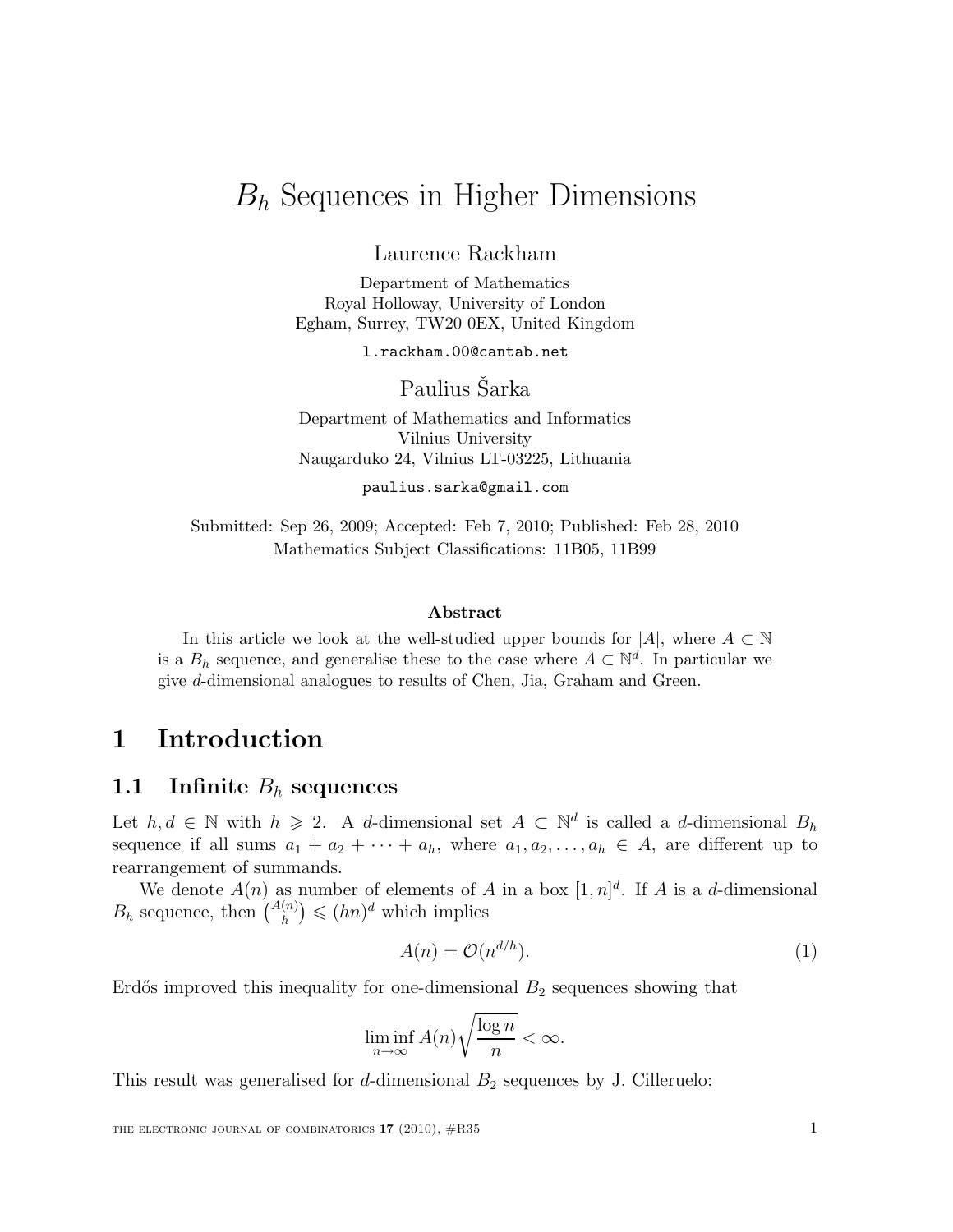**Theorem 1.1.** [1] If  $A \subset \mathbb{N}^d$  is a  $B_2$  sequence, then

$$
\liminf_{n \to \infty} A(n) \sqrt{\frac{\log n}{n^d}} < \infty.
$$

and for one dimensional  $B_{2k}$  sequences by S. Chen:

**Theorem 1.2.** [2] If  $A \subset \mathbb{N}$  is a  $B_{2k}$  sequence, then

$$
\liminf_{n \to \infty} A(n) \sqrt[2k]{\frac{\log n}{n}} < \infty.
$$

As noted in [2], no results of this type are known for h odd.

### 1.2 Finite  $B_h$  sequences

Erdős and Turán gave the first upper bound for finite  $B_2$  sequences, showing that if  $A \subseteq [1, N]$  is a  $B_2$  sequence then

$$
|A| \leq N^{\frac{1}{2}} + \mathcal{O}(N^{\frac{1}{4}}).
$$

Lindström [7] improved the method of this paper to obtain

$$
|A| \leq N^{\frac{1}{2}} + N^{\frac{1}{4}} + 1.
$$

If  $A \subseteq [1, N]$  is a  $B_h$  sequence a simple counting argument gives

$$
|A| \leqslant (hh!N)^{\frac{1}{h}}.
$$

Lindström [8] improved this for  $A \subseteq [1, N]$  a  $B_4$  sequence, proving

$$
|A| \leqslant 8^{\frac{1}{4}}N^{\frac{1}{4}} + \mathcal{O}\left(N^{\frac{1}{8}}\right).
$$

Jia generalised this argument for even  $h$  to obtain:

**Theorem 1.3** ([6], see also [5]). If  $A \subseteq [1, N]$  is a  $B_{2k}$  sequence, then

$$
|A| \leq k^{\frac{1}{2k}} (k!)^{\frac{1}{k}} N^{\frac{1}{2k}} + \mathcal{O}(N^{\frac{1}{4k}}).
$$

For the case  $h$  is odd, the best known upper bound was given by Chen and Graham: **Theorem 1.4** ([5],[3]). If  $A \subseteq [1, N]$  is a  $B_{2k-1}$ , then

$$
|A| \leq (k!)^{\frac{2}{2k-1}} N^{\frac{1}{2k-1}} + \mathcal{O}(N^{\frac{1}{4k-2}}).
$$

Finally, Green used the techniques of Fourier analysis to improve above theorems in three special cases: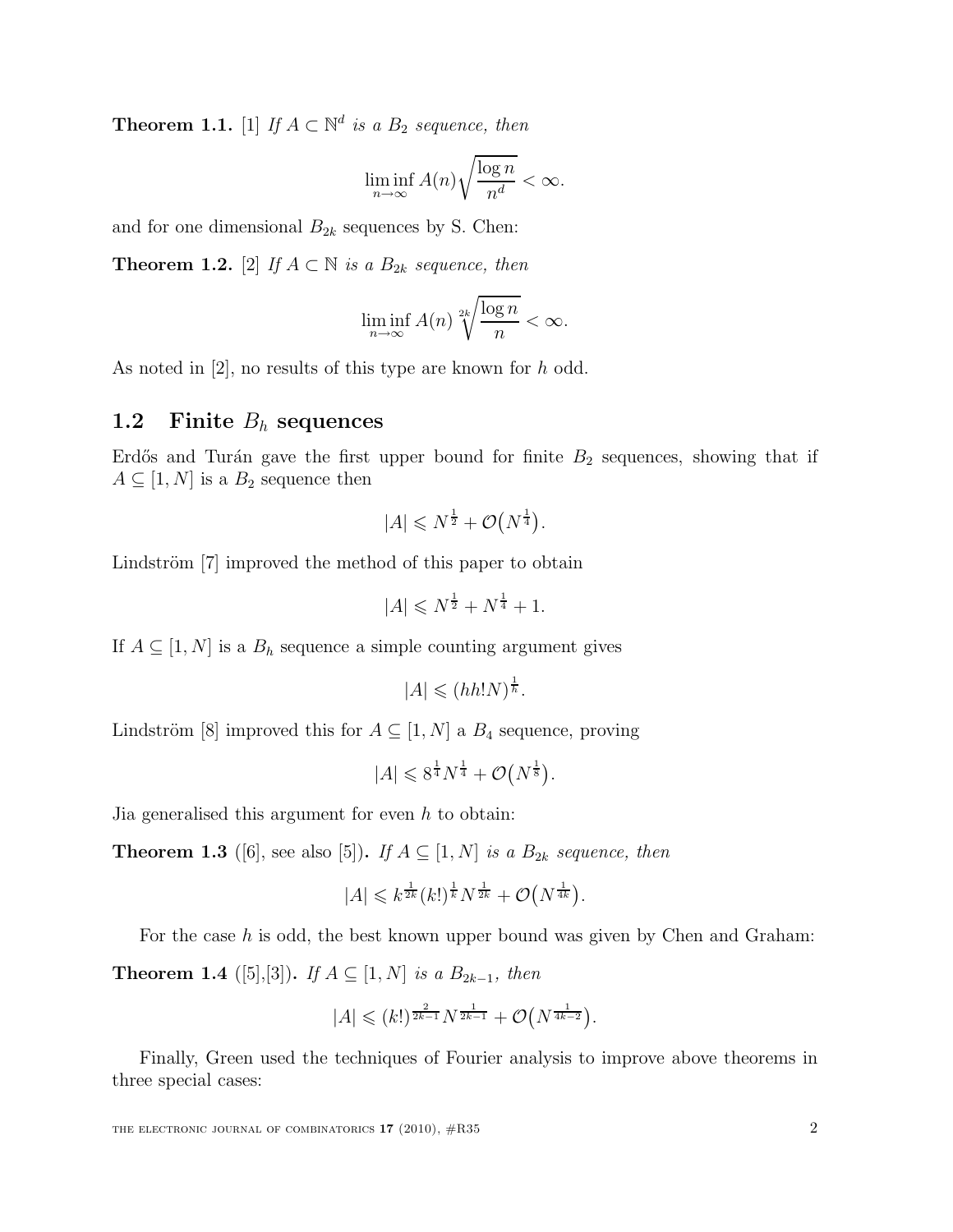**Theorem 1.5.** [4] If  $A \subseteq [1, N]$  is a  $B_3$  sequence, then

$$
|A| \leqslant \left(\frac{7}{2}\right)^{\frac{1}{3}} N^{\frac{1}{3}} + o(N^{\frac{1}{3}}).
$$

**Theorem 1.6.** [4] If  $A \subseteq [1, N]$  is a  $B_4$  sequence, then

$$
|A| \leq (7)^{\frac{1}{4}} N^{\frac{1}{4}} + o(N^{\frac{1}{4}}).
$$

**Theorem 1.7.** [4] For sufficiently large  $k$ :

(i) If  $A \subseteq [1, N]$  is a  $B_{2k}$  sequence, then

$$
|A| \leq \pi^{\frac{1}{4k}} k^{\frac{1}{4k}} (k!)^{\frac{1}{k}} (1 + \epsilon(k)) N^{\frac{1}{2k}} + \mathcal{O}(N^{\frac{1}{4k}}).
$$

(ii) If  $A \subseteq [1, N]$  is a  $B_{2k-1}$  sequence, then

$$
|A| \leqslant \pi^{\frac{1}{2(2k-1)}} k^{\frac{-1}{2(2k-1)}}(k!)^{\frac{2}{2k-1}} (1+\epsilon(k))N^{\frac{1}{2k-1}} + \mathcal{O}\big(N^{\frac{1}{2(2k-1)}}\big).
$$

# 2 Preliminaries

We denote

$$
rA = \{x = x_1 + \dots + x_r : x_s \in A, 1 \le s \le r\},\
$$
  

$$
r * A = \{x = x_1 + \dots + x_r : x_s \in A, x_i \ne x_j, 1 \le i < j \le r\}.
$$

For any  $x = x_1 + \cdots + x_r \in r\mathcal{A}$ , we let  $\overline{x}$  be the set  $\{x_1, \ldots, x_r\}$  (counting multiplicities). For a  $B_h$ -sequence  $A \subseteq [1, N]^d$  we define

$$
D_j(z; r) = \{(x, y) : x - y = z, x, y \in jA, |\overline{x} \cap \overline{y}| = r\},\
$$

and write  $d_j(z; r)$  for its cardinality.

**Lemma 2.1.1.** Let  $A \subseteq [1, N]^d$ .

(i) If A is a  $B_{2k}$  sequence, for  $1 \leqslant j \leqslant k$ ,

$$
d_j(z;0) \leq 1;
$$

(ii) If A is  $B_{2k}$  sequence, for  $1 \leq r \leq k$ ,

$$
\sum_{z \in \mathbb{Z}^d} d_k(z; r) \leqslant |A|^{2k - r}.
$$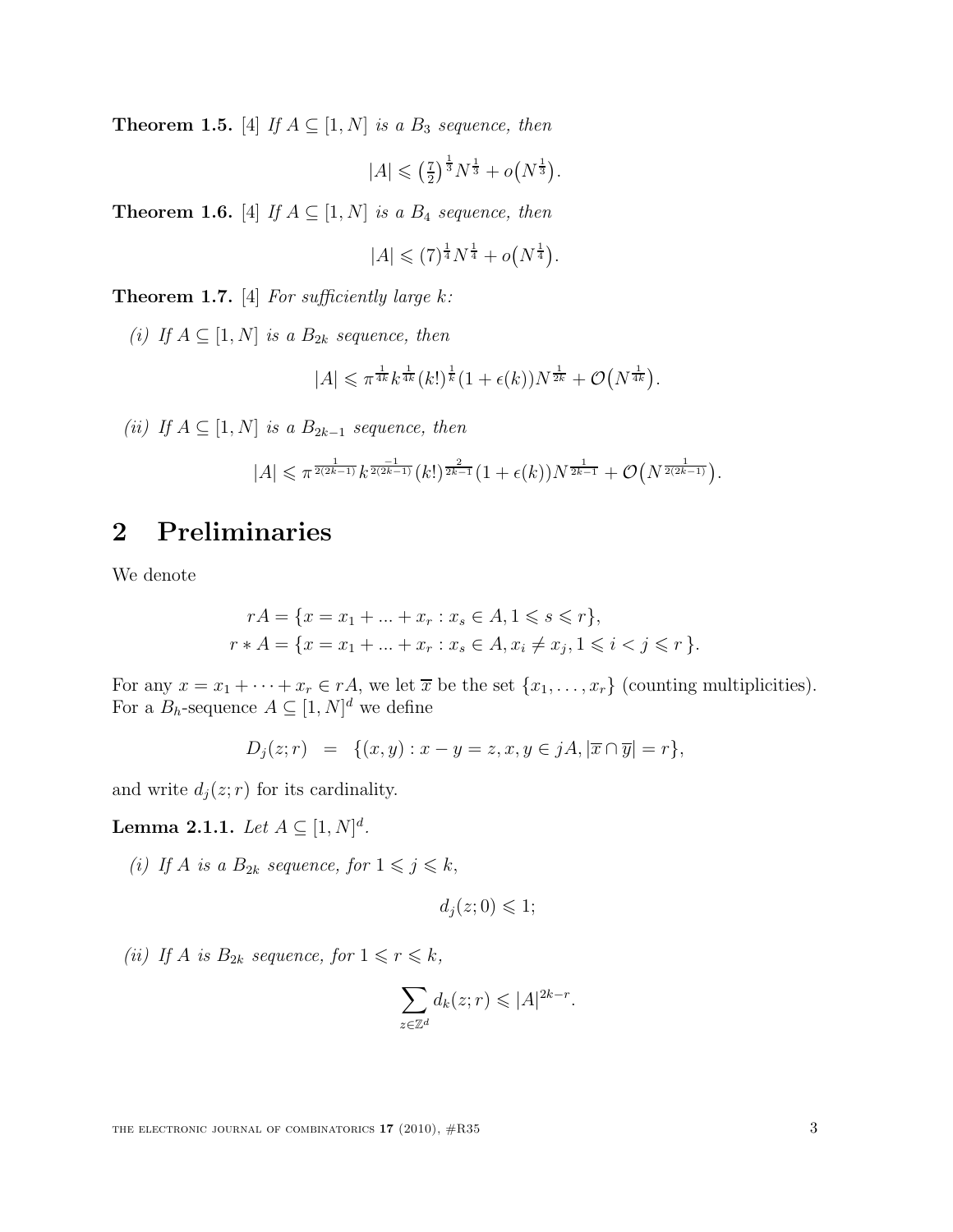Proof.

- (i) If  $(x, y), (x', y') \in D_j(z; 0)$  then we have  $x + y' = x' + y$ . Since A is a  $B_h$  sequence, the two representations correspond to different permutations of the same  $h$  elements and as  $\overline{x} \cap \overline{y} = \overline{x'} \cap \overline{y'} = \emptyset$ , then  $x = x'$  and  $y = y'$ .
- (ii) There are at most  $|A|^r$  possible values for  $\overline{x} \cap \overline{y}$  (where the intersection is taken with multiplicities), so

$$
d_k(z; r) \leqslant |A|^r d_{k-r}(z; 0).
$$

Then

$$
\sum_{z \in \mathbb{Z}^d} d_k(z; r) \leqslant |A|^r \sum_{z \in \mathbb{Z}^d} d_{k-r}(z; 0)
$$
\n
$$
\leqslant |A|^r |(k-r)A|^2 \qquad \text{(using (i))}
$$
\n
$$
\leqslant |A|^{2k-r}.
$$

Similarly for a  $B_h$ -sequence  $A \subseteq [1, N]^d$  we define

$$
D_j^*(z; r) = \{(x, y) : x - y = z, x, y \in j * A, |\overline{x} \cap \overline{y}| = r\},
$$
  

$$
D_j^*(z; r; a) = \{(x, y) \in D_j^*(z, r) : a \in \overline{x}\}
$$

and write  $d_j^*(z; r)$  and  $d_j^*(z; r; a)$  for their respective cardinalities.

**Lemma 2.1.2.** Let  $A \subseteq [1, N]^d$ .

(i) If A is a  $B_{2k-1}$  sequence, for  $1 \leq j \leq k-1$ ,

$$
d_j^*(z;0) \leq 1;
$$

(ii) If A is a  $B_{2k-1}$  sequence,

$$
d_k^*(z;0) \leqslant \frac{|A|}{k}.
$$

(iii) If A is a  $B_{2k-1}$  sequence, for  $1 \leq r \leq k$ ,

$$
\sum_{z \in \mathbb{Z}^d} d_k^*(z; r) \leqslant |A|^{2k - r}.
$$

Proof.

(i) We may use the same proof as in (i) previous lemma.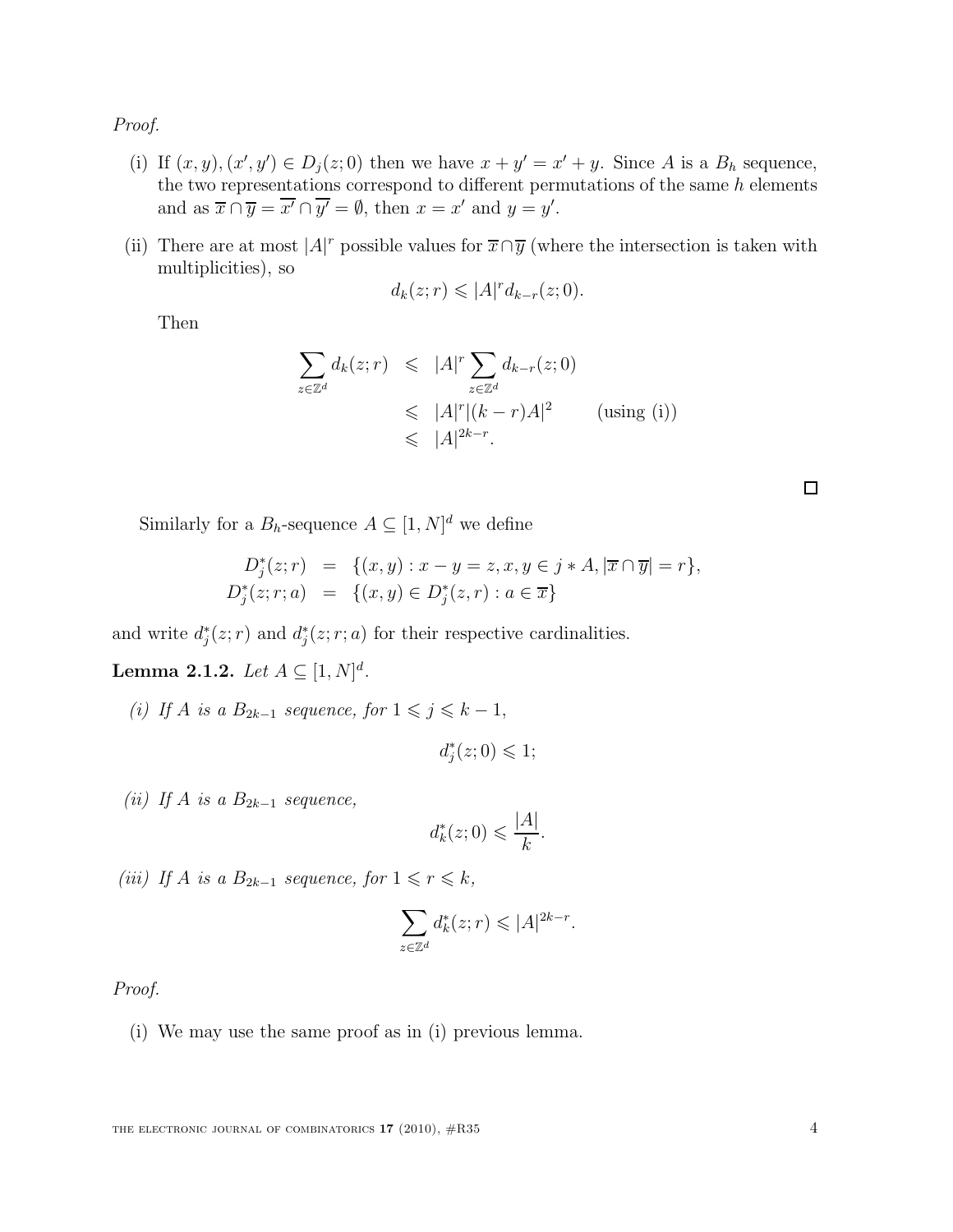(ii) We show that  $d_k^*(z; 0; a) \leq 1$ . Assume not. Then there exists  $x = x_1 + \ldots + x_k, x' =$  $x'_1 + \ldots + x'_k$ ,  $y = y_1 + \ldots + y_k$ ,  $y' = y'_1 + \ldots + y'_k \in k * A$  such that  $x - y = x' - y' = z$ . In addition, without loss of generality, we may assume  $x_k = x'_k = a$ . Hence we have

 $x_1 + \ldots + x_{k-1} + y'_1 + \ldots + y'_k = x'_1 + \ldots + x'_{k-1} + y_1 + \ldots + y_k.$ 

Once again, since A is a  $B_{2k-1}$  sequence, the two representations correspond to different permutations of the same  $2k - 1$  elements and as  $\overline{x} \cap \overline{y} = \overline{x} \cap \overline{y} = \emptyset$  we must have  $x = x'$  and  $y = y'$ , giving a contradiction.

Notice that

$$
\sum_{a\in A}d_k^*(z;0;a)=kd_k^*(z;0)
$$

and the statement of the lemma follows.

(iii) We may use the same proof as in (ii) in previous lemma.

 $\Box$ 

## 3 Infinite d-dimensional  $B_{2k}$  sequences

In this section we prove the following amalgamation of Theorems 1.1 and 1.2: **Theorem 3.1.** If  $A \subset \mathbb{N}^d$  is a  $B_{2k}$  sequence, then

$$
\liminf_{n \to \infty} A(n) \sqrt[2k]{\frac{\log n}{n^d}} < \infty
$$

We fix a large enough positive integer n and set  $u = \lfloor n^{1/(2k-1)} \rfloor$ . For any d-dimensional vector  $\vec{i}$  use the  $L_{\infty}$  norm defined as follows:

$$
|\vec{i}|_{\infty} = |(i_1, i_2, ..., i_d)|_{\infty} = \max_{1 \leq k \leq d} \{|i_k|\}.
$$

For any d-dimensional set B denote

$$
B_{\vec{i}} = B \cap \bigotimes_{j=1}^d ((i_j - 1)kn, i_jkn].
$$

We set

$$
A' = A \cap [1, un]^d,
$$
  
\n
$$
C = kA',
$$
  
\n
$$
c_{\vec{i}} = |C_{\vec{i}}|,
$$
  
\n
$$
\Delta_j = \sum_{|\vec{i}|_{\infty} = j} c_{\vec{i}},
$$
  
\n
$$
\tau(n) = \min_{n \le m \le un} \frac{A(m)}{m^{d/2k}}.
$$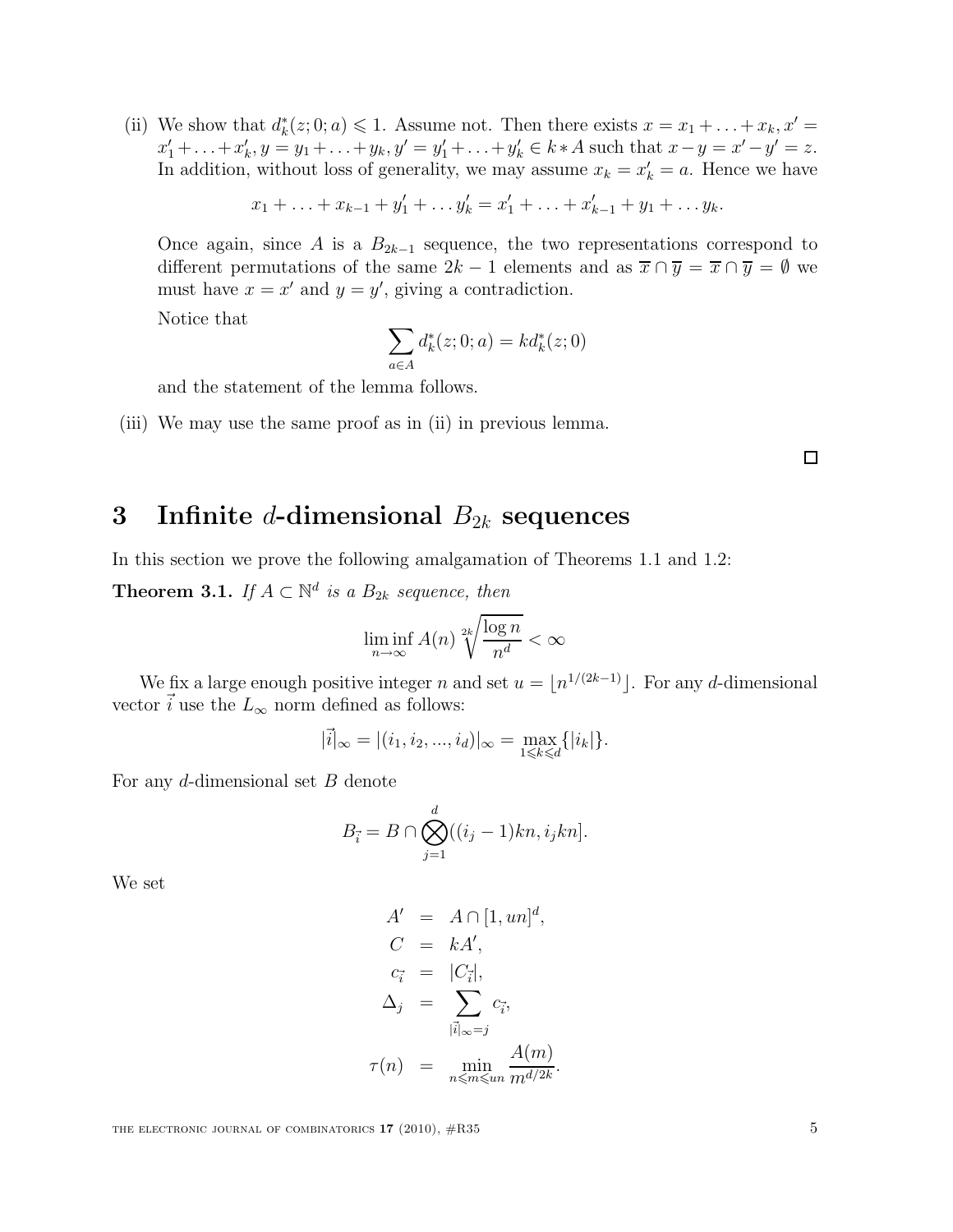Lemma 3.1.1.

$$
\tau(n)^{2k} n^d \log n = \mathcal{O}\left(\sum_{\vec{i} \in [1, u]^d} c_{\vec{i}}^2\right).
$$

Proof. Note that

$$
\left(\sum_{\vec{i}\in[1,u]^d} \frac{c_{\vec{i}}}{|\vec{i}|_{\infty}}\right)^2 \leq \left(\sum_{\vec{i}\in[1,u]^d} \frac{1}{|\vec{i}|_{\infty}}\right) \left(\sum_{\vec{i}\in[1,u]^d} c_{\vec{i}}^2\right)
$$

$$
\leq \left(\sum_{i=1}^u \frac{di^{d-1}}{i^d}\right) \left(\sum_{\vec{i}\in[1,u]^d} c_{\vec{i}}^2\right)
$$

$$
\leq \mathcal{O}\left(\log n \sum_{\vec{i}\in[1,u]^d} c_{\vec{i}}^2\right).
$$
 (2)

On the other hand, for any positive  $i$   $(1\leqslant i\leqslant u),$ 

$$
C(ikn) \geqslant cA(in)^k,
$$

where  $c > 0$  is an absolute constant depending only on  $k$ , and

$$
A(in)^{k} = \left(\frac{A(in)}{(in)^{d/2k}}\right)^{k} (in)^{d/2}
$$

$$
\geq \tau(n)^{k} (in)^{d/2}.
$$

Hence, for absolute constants  $c_1, c_2, c_3$  depending on  $d$  and  $k,$ 

$$
\sum_{\vec{i} \in [1,u]^d} \frac{c_{\vec{i}}}{|\vec{i}|_{\infty}} d/2 = \sum_{i=1}^u \frac{\Delta_i}{i^{d/2}} \n= \sum_{i=1}^u \left( \frac{1}{i^{d/2}} - \frac{1}{(i+1)^{d/2}} \right) \sum_{j=1}^i \Delta_j + \frac{1}{(u+1)^{d/2}} \sum_{j=1}^u \Delta_j \n\geq c_1 \sum_{i=1}^u \frac{C(ikn)}{i^{d/2+1}} \n\geq c_2 \sum_{i=1}^u \frac{\tau(n)^k (in)^{d/2}}{i^{d/2+1}} \n= c_2 \tau(n)^k n^{d/2} \sum_{i=1}^u \frac{1}{i} \n\geq c_3 \tau(n)^k n^{d/2} \log n.
$$
\n(3)

Combining inequalities (2) and (3), Lemma 3.1.1 follows.

THE ELECTRONIC JOURNAL OF COMBINATORICS 17 (2010),  $\#R35$  6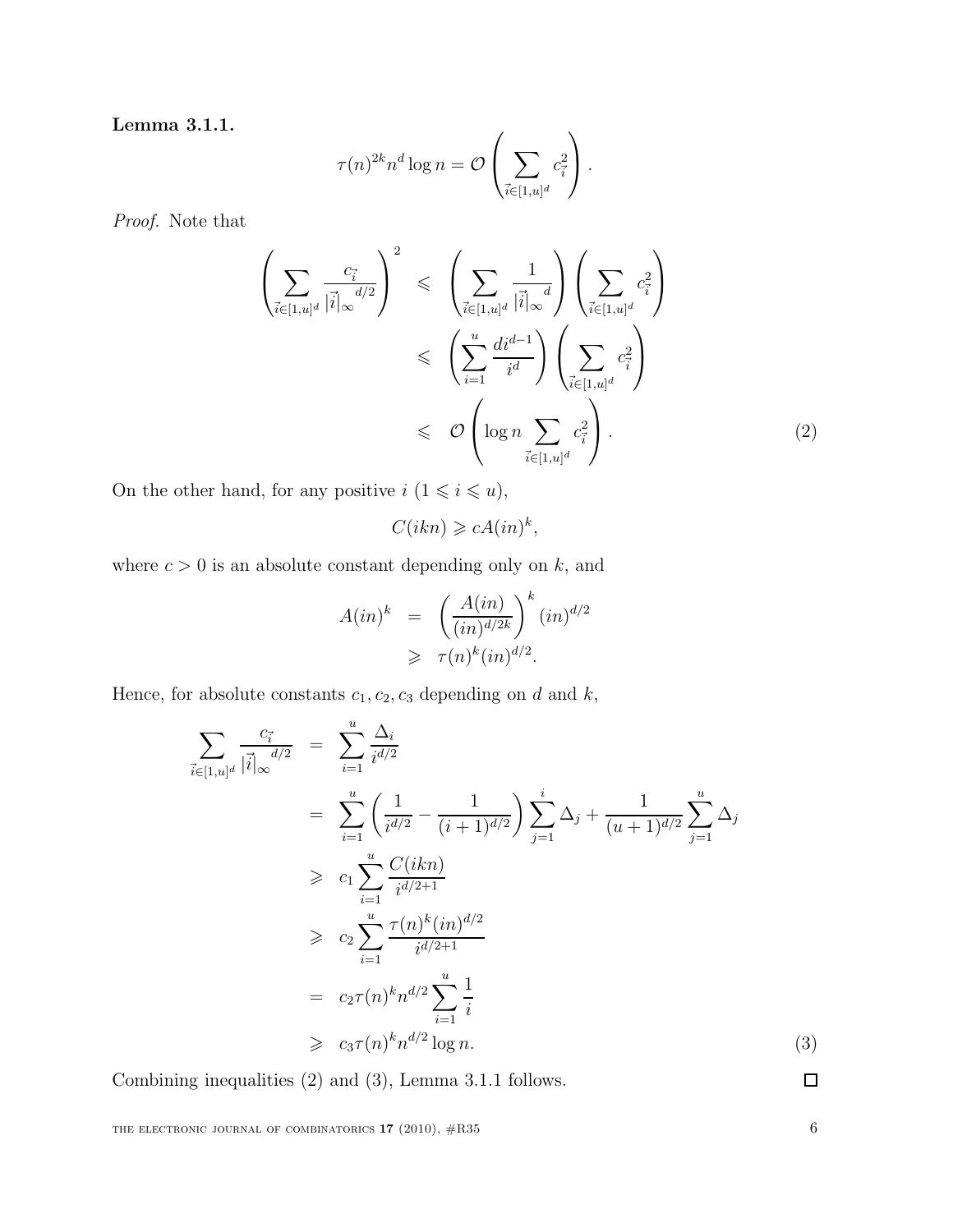Lemma 3.1.2.

$$
\sum_{\vec{i}\in[1,u]^d}c_{\vec{i}}^2=\mathcal{O}(n^d).
$$

Proof. We have

$$
\sum_{\vec{i}\in[1,u]^d} c_{\vec{i}}^2 \leqslant \sum_{r=0}^k \sum_{|z|_{\infty}\leqslant kn} d_k(z;r)
$$
\n
$$
= \sum_{|z|_{\infty}\leqslant kn} d_k(z;0) + \sum_{r=1}^k \sum_{|z|_{\infty}\leqslant kn} d_k(z;r)
$$
\n
$$
\leqslant \sum_{|z|_{\infty}\leqslant kn} 1 + \sum_{r=1}^k |A'|^{2k-r} \quad \text{(using Lemma 2.1.1 (i) and (iv))}
$$
\n
$$
= (2kn)^d + \mathcal{O}\left((un)^{d(1-1/(2k))}\right) \quad \text{(using equation (1))}
$$
\n
$$
= \mathcal{O}(n^d).
$$

We are now able to prove Theorem 3.1:

*Proof of Theorem 3.1.* From Lemmas 3.1.1 and 3.1.2 we have  $\tau(n)^{2k} \log n = \mathcal{O}(1)$ . Hence,

$$
\liminf_{n \to \infty} A(n) \sqrt[2k]{\frac{\log n}{n^d}} = \lim_{n \to \infty} \inf_{n \le m \le m} A(m) \sqrt[2k]{\frac{\log m}{m^d}}
$$
  

$$
\le \lim_{n \to \infty} \inf_{n \le m \le m} \frac{A(m)}{m^{d/2k}} \sqrt[2k]{\log m}
$$
  

$$
\le 2 \lim_{n \to \infty} \tau(n) \sqrt[2k]{\log n} < \infty.
$$

# 4 Finite  $d$ -dimensional  $B_h$ -sequences

## 4.1 Preliminaries

The following lemma will be our main tool for the subsequent two sections:

**Lemma 4.1.1.** Let G be an additive group and  $A_1, A_2, X \subset G$  such that  $A_1 + A_2 = X$ . Write

$$
d_{A_i}(g) = #\{(a, a'): a, a' \in A_i, a - a' = g\}, i = 1, 2,
$$
  

$$
r_{A_1+A_2}(g) = #\{(a, a'): a \in A_1, a' \in A_2, a + a' = g\}.
$$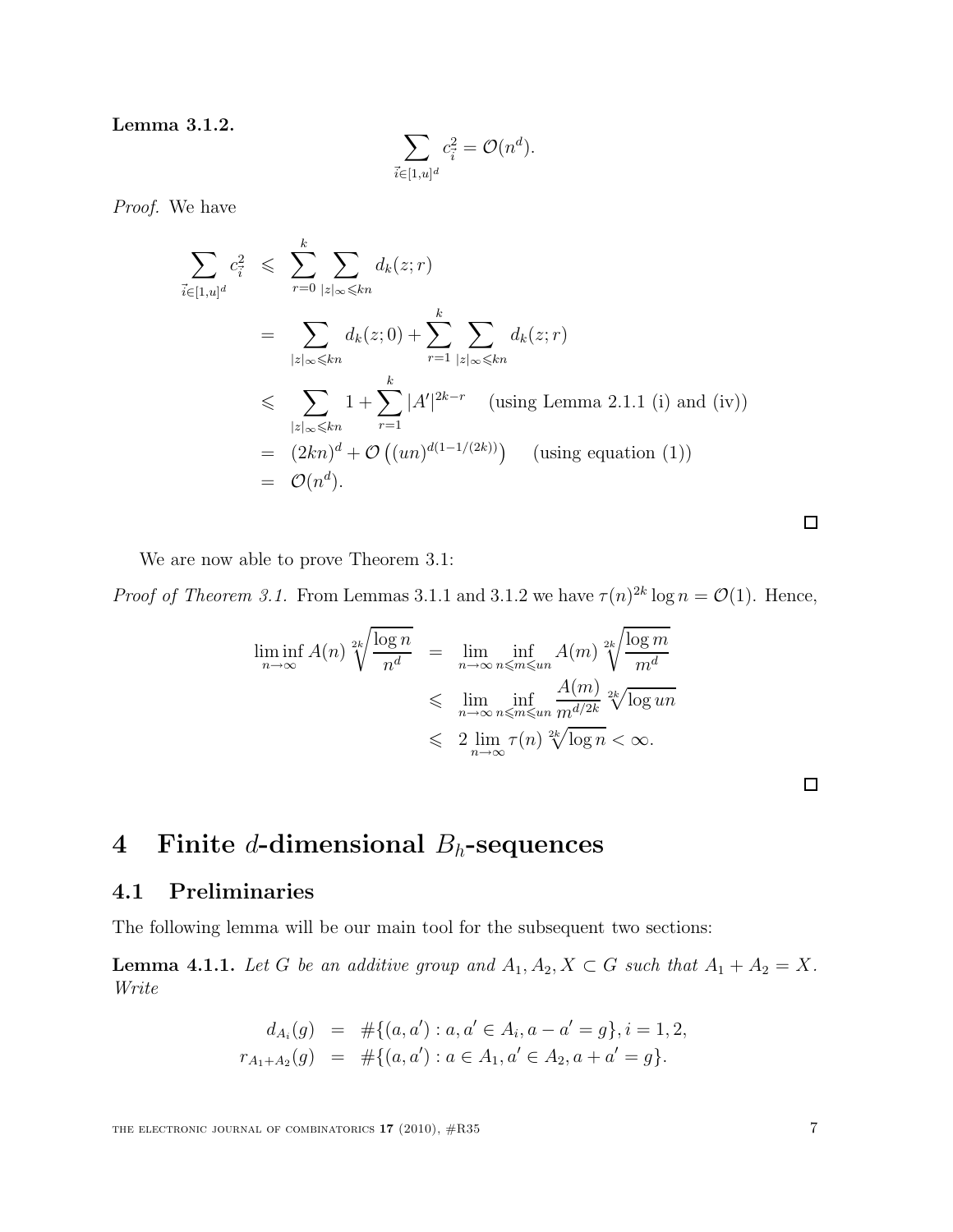Then

$$
\sum_{g\in G} d_{A_1}(g) d_{A_2}(g) - \frac{|A_1|^2 |A_2|^2}{|X|} = \sum_{g\in X} \left( r_{A_1+A_2}(g) - \frac{|A_1||A_2|}{|X|} \right)^2.
$$

In particular, we have

$$
\sum_{g \in G} d_{A_1}(g) d_{A_2}(g) - \frac{|A_1|^2 |A_2|^2}{|X|} \ge 0.
$$
 (4)

Proof. Note that

$$
\sum_{g \in X} r_{A_1 + A_2}(g)^2 = #\{(a_1, a_2, a_3, a_4) : a_1, a_3 \in A_1, a_2, a_4 \in A_2, a_1 + a_2 = a_3 + a_4\}
$$
  
= #\{(a\_1, a\_2, a\_3, a\_4) : a\_1, a\_3 \in A\_1, a\_2, a\_4 \in A\_2, a\_1 - a\_3 = a\_2 - a\_4\}  
= 
$$
\sum_{g \in G} d_{A_1}(g) d_{A_2}(g).
$$

Therefore

$$
\sum_{g \in X} \left( r_{A_1 + A_2}(g) - \frac{|A_1||A_2|}{|X|} \right)^2
$$
\n
$$
= \sum_{g \in X} r_{A_1 + A_2}(g)^2 - 2 \frac{|A_1||A_2|}{|X|} \sum_{g \in X} r_{A_1 + A_2}(g) + \sum_{g \in X} \frac{|A_1|^2 |A_2|^2}{|X|^2}
$$
\n
$$
= \sum_{g \in G} d_{A_1}(g) d_{A_2}(g) - 2 \frac{|A_1||A_2|}{|X|} |A_1||A_2| + \frac{|A_1|^2 |A_2|^2}{|X|^2} |X|
$$
\n
$$
= \sum_{g \in G} d_{A_1}(g) d_{A_2}(g) - \frac{|A_1|^2 |A_2|^2}{|X|}.
$$

 $\Box$ 

# 4.2 Finite *d*-dimensional  $B_{2k}$  sequences

In this section we show the multidimensional analogue of Theorem 1.3:

**Theorem 4.1.** If  $A \subseteq [1, N]^d$  is a  $B_{2k}$  sequence, then

$$
|A| \leq N^{\frac{d}{2k}} k^{\frac{d}{2k}} (k!)^{\frac{1}{k}} + \mathcal{O}(N^{\frac{d^2}{2k(d+1)}}).
$$

We first prove the following lemma:

**Lemma 4.2.1.** For  $I = [0, u-1]^d$ ,

$$
\sum_{z \in \mathbb{Z}^d} d_{kA}(z) d_I(z) \leqslant u^{2d} + \mathcal{O}(u^d |A|^{2k-1}).
$$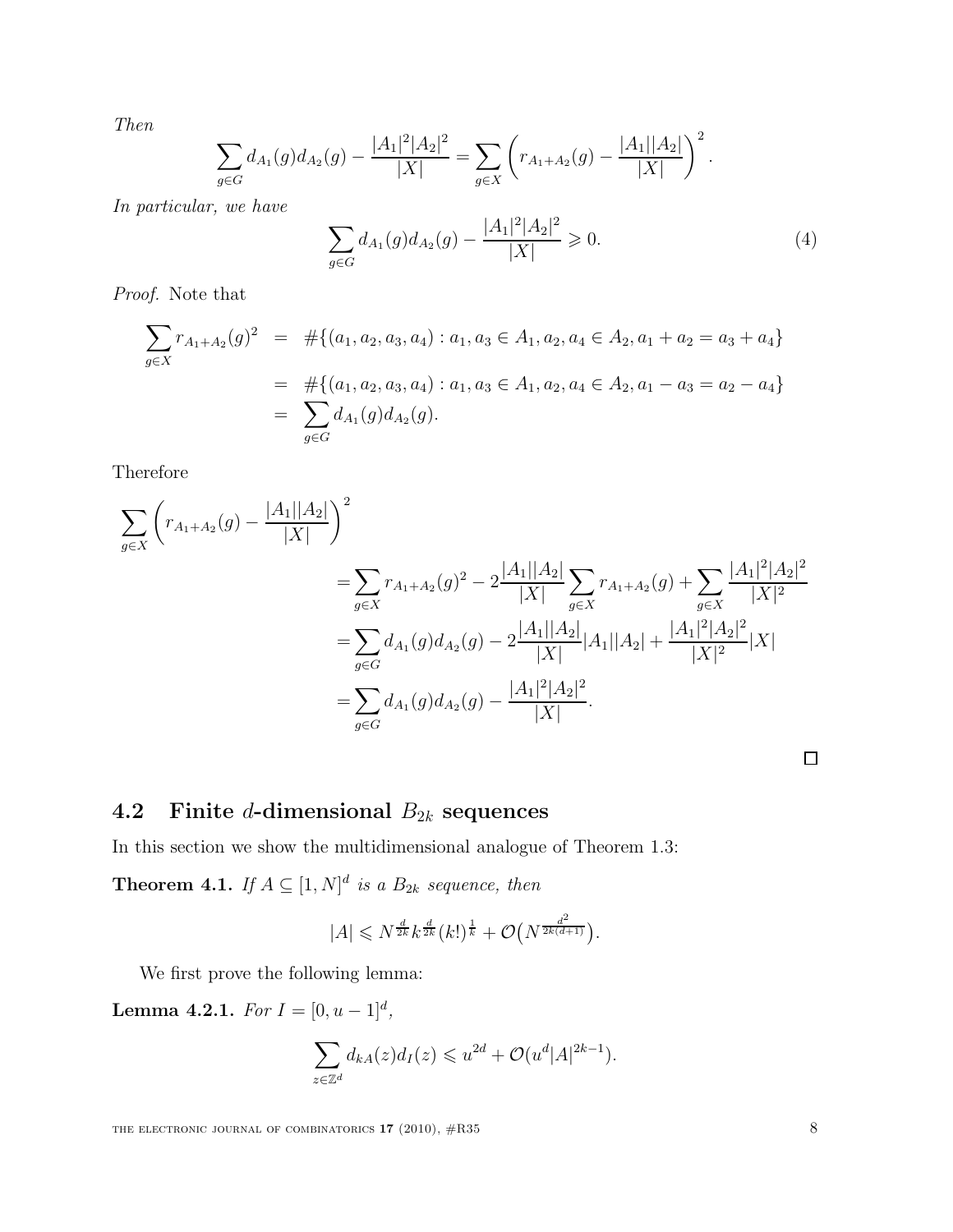Proof.

$$
\sum_{z \in \mathbb{Z}^d} d_{kA}(z) d_I(z) = \sum_{z \in \mathbb{Z}^d} d_I(z) \sum_{r=0}^k d_k(z; r)
$$
  
= 
$$
\sum_{z \in \mathbb{Z}^d} d_I(z) d_k(z; 0) + \sum_{r=1}^k \sum_{z \in \mathbb{Z}^d} d_I(z) d_k(z; r)
$$
  
\$\leqslant \omega^{2d} + \mathcal{O}(u^d |A|^{2k-1}). \text{ (using Lemma 2.1.1 (i) and (ii))}

*Proof of Theorem 4.1.* We will use Lemma 4.1.1 with  $G = \mathbb{Z}^d$ ,  $A_1 = kA$ ,  $A_2 = I$  $[0, u-1]^d$  (where the positive integer u will be chosen later) and  $X = kA + I$ .

$$
|kA| \geq \frac{1}{k!} |A|^k,
$$
  
\n
$$
|I| = u^d,
$$
  
\n
$$
|X| \leq (kN + u)^d.
$$

Thus, using Lemma 4.2.1 and equation (4), we have (after simplification)

$$
\frac{|A|^{2k}u^d}{k!^2(kN+u)^d} \leqslant u^d + \mathcal{O}\left(|A|^{2k-1}\right),
$$

or

$$
|A|^{2k} \le k!^2(kN+u)^d + \mathcal{O}\left(\left(\frac{kN}{u}+1\right)^d |A|^{2k-1}\right)
$$
  

$$
\le k!^2(kN+u)^d + \mathcal{O}\left(\left(\frac{kN}{u}+1\right)^d N^{\frac{(2k-1)d}{2k}}\right).
$$
 (using equation (1))

To minimise the error term we need  $\left(\frac{N}{u}\right)$  $\left(\frac{N}{u}\right)^d N^{\frac{(2k-1)d}{2k}} = uN^{d-1}$ , so we take  $u = N^{1-\frac{d}{(d+1)2k}}$ giving

$$
|A|^{2k} \leq k!^2 k^d N^d + \mathcal{O}(N^{d - \frac{d}{(d+1)2k}}) \leq k!^2 k^d N^d \left(1 + \mathcal{O}(N^{-\frac{d}{(d+1)2k}})\right).
$$

Taking  $2k^{\text{th}}$  roots ends the proof.

## 4.3 Finite d-dimensional  $B_{2k-1}$  sequences

In this section we show the multidimensional analogue of Theorem 1.4.

 $\Box$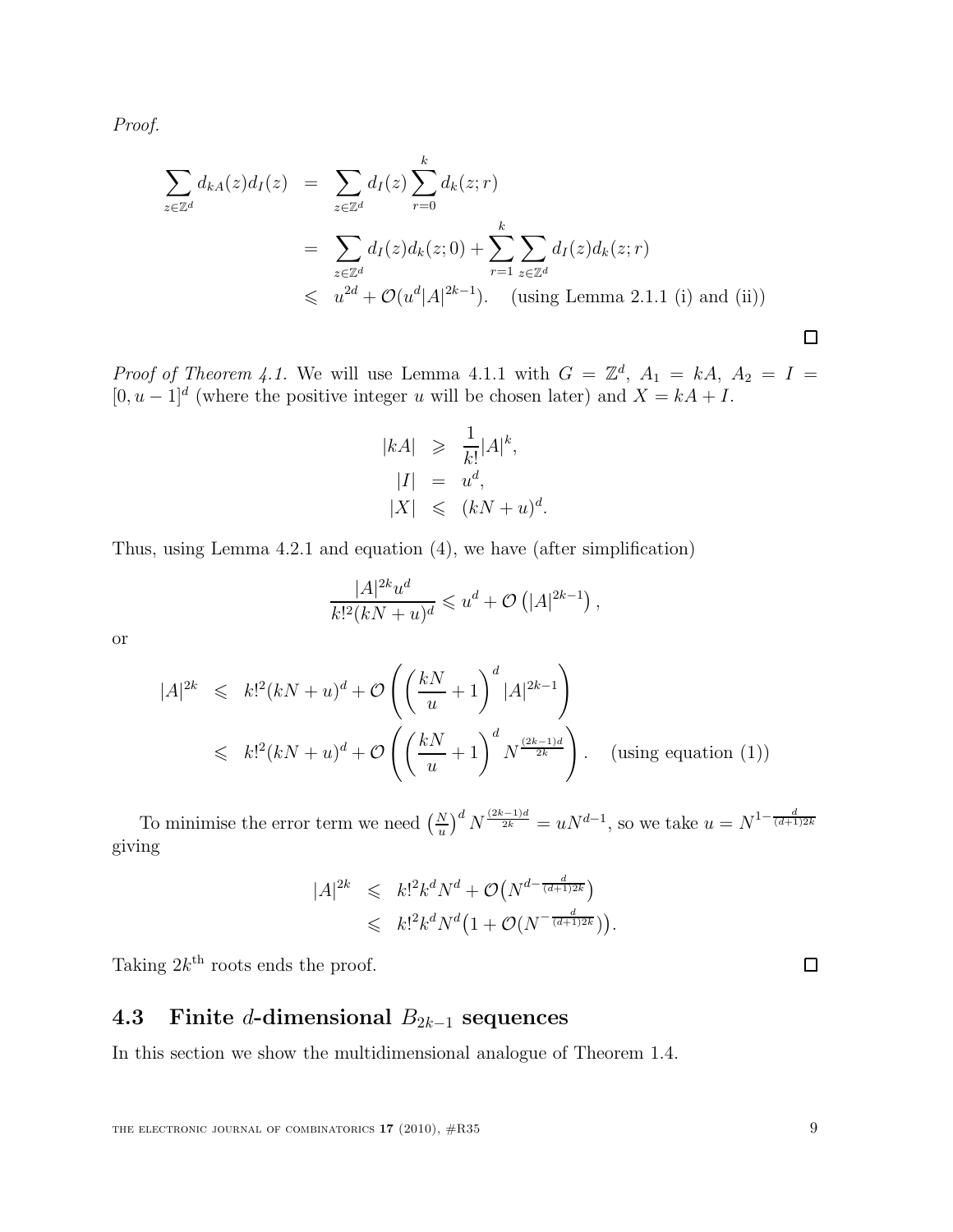**Theorem 4.2.** If  $A \subset [1, N]^d$  is a  $B_{2k-1}$  sequence, then

$$
|A| \leqslant (k!)^{\frac{2}{2k-1}} k^{\frac{d-1}{2k-1}} N^{\frac{d}{2k-1}} + \mathcal{O}\big(N^{\frac{d^2}{(d+1)(2k-1)}}\big).
$$

**Lemma 4.3.1.** For  $I = [0, u-1]^d$ ,

$$
\sum_{z \in \mathbb{Z}^d} d_{k \ast A}(z) d_I(z) \leqslant \frac{|A|}{k} u^{2d} + \mathcal{O}\big(u^d |A|^{2k-1}\big).
$$

Proof. The proof follows the same course as that of Lemma 4.2.1 except using Lemma  $2.1.2$  (i), (ii) and (iii) in the final step. 口

*Proof of Theorem 4.2.* As before we make use of Lemma 4.1.1, taking  $G = \mathbb{Z}^d$ ,  $A_1 = k *$  $A, A_2 = I = [0, u-1]^d$  (where the positive integer u will be chosen later) and  $X = A_1 + A_2$ . We have

$$
|k*A|\geqslant \frac{1}{k!}|A|^{k}\big(1-\frac{c}{|A|}\big),
$$

where constant c depends on k, which with Lemma 4.3.1 and equation (4) gives:

$$
\frac{(1 - \frac{c}{|A|})^2 |A|^{2k} u^{2d}}{(k!)^2 (kN + u)^d} \leq u^{2d} \frac{|A|}{k} + \mathcal{O}(|A|^{2k-1} u^d),
$$

or

$$
\frac{|A|^{2k}u^{2d}}{(k!)^2(kN+u)^d} \leqslant u^{2d}\frac{|A|}{k} + \mathcal{O}(|A|^{2k-1}u^d)
$$

thus

$$
|A|^{2k-1} \leq \frac{(k!)^2(kN+u)^d}{k} + \mathcal{O}\left(\left(\frac{kN}{u} + 1\right)^d |A|^{2k-2}\right)
$$
  

$$
\leq \frac{(k!)^2(kN+u)^d}{k} + \mathcal{O}\left(\left(\frac{kN}{u} + 1\right)^d N^{d\frac{2k-2}{2k-1}}\right).
$$

To minimise the error term we need  $N^{d-1}u = N^d N^{d(2k-2)/(2k-1)}$  so we take  $u =$  $N^{1-\frac{d}{(d+1)(2k-1)}}$  which gives

$$
|A|^{2k-1} \leq (k!)^2 N^d k^{d-1} + \mathcal{O}(N^{d-\frac{d}{(d+1)(2k-1)}}) \leq (k!)^2 N^d k^{d-1} \left(1 + \mathcal{O}(N^{-\frac{d}{(d+1)(2k-1)}})\right).
$$

Taking  $2k - 1$ <sup>th</sup> roots gives the result.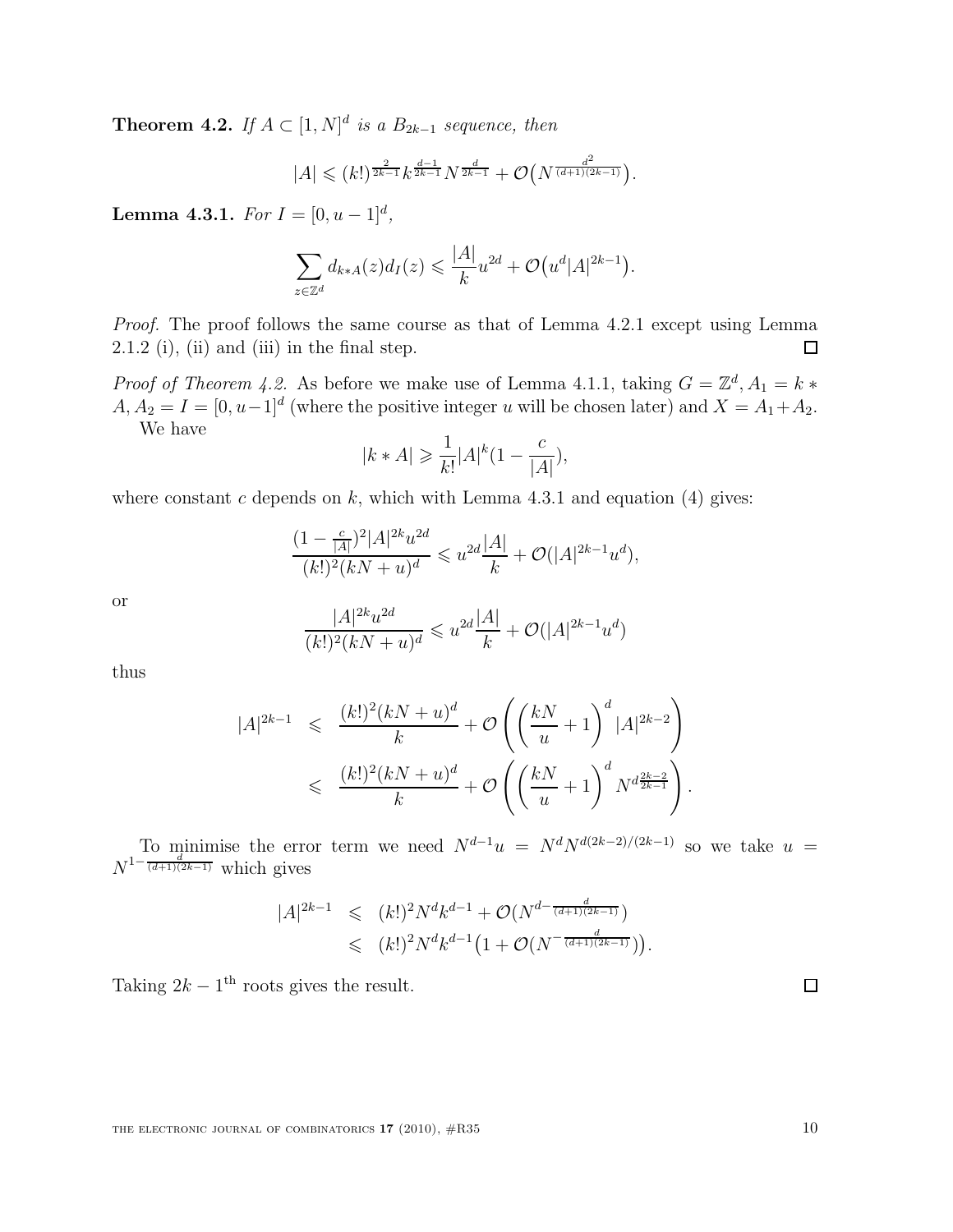### 4.4 Finite  $B_h$  sequences for large h

#### 4.4.1 Fourier Analysis Prerequisites

We use the notation of Green [4].

Let  $f : \mathbb{Z}_N^d \to \mathbb{C}$  be any function. We define the dot product of two vectors  $a =$  $(a_1, a_2, \ldots, a_d)$  and  $b = (b_1, b_2, \ldots, b_d)$  from an orthonormal vector space as

$$
a \cdot b = \sum_{i=1}^{d} a_i b_i.
$$

For  $r \in \mathbb{Z}_N^d$ , we define the Fourier transform

$$
\hat{f}(r) = \sum_{x \in \mathbb{Z}_N^d} f(x) e^{\frac{2\pi ir \cdot x}{N}}.
$$

If  $f, g: G \to \mathbb{C}$  are two functions on an abelian group G, we define the convolution

$$
(f * g)(x) = \sum_{y \in G} f(y)\overline{g(y-x)}.
$$

We adopt the convention that

$$
f_1 * f_2 * \cdots * f_k = f_1 * (f_2 * \cdots * (f_{k-1} * f_k)).
$$

We shall denote  $A^{*2k}(x) = (\underbrace{A*A*\cdots*A}_{2k \text{ times}})$ )(x). Notice that  $A^{*2k}(x)$  is the number of ordered representations of  $x = a_1 + \cdots + a_k - a_{k+1} - \cdots - a_{2k}$  for  $a_1, a_2, \ldots, a_{2k} \in A$ . We shall use the following two well-known identities:

**Lemma 4.4.1** (Parseval's Identity). If  $f, g : \mathbb{Z}_N^d \to \mathbb{C}$  are two functions then

$$
N^d \sum_{x \in \mathbb{Z}_N^d} f(x) \overline{g(x)} = \sum_{r \in \mathbb{Z}_N^d} \hat{f}(r) \overline{\hat{g}(r)}.
$$

**Lemma 4.4.2.** If  $f, g: \mathbb{Z}_N^d \to \mathbb{C}$  are two functions then

$$
\widehat{(f*g)}(r) = \widehat{f}(r)\overline{\widehat{g}(r)}.
$$

From now on we will let  $A(x)$  be the characteristic function of the set, i.e.

$$
A(x) = \begin{cases} 1 & \text{if } x \in A; \\ 0 & \text{otherwise.} \end{cases}
$$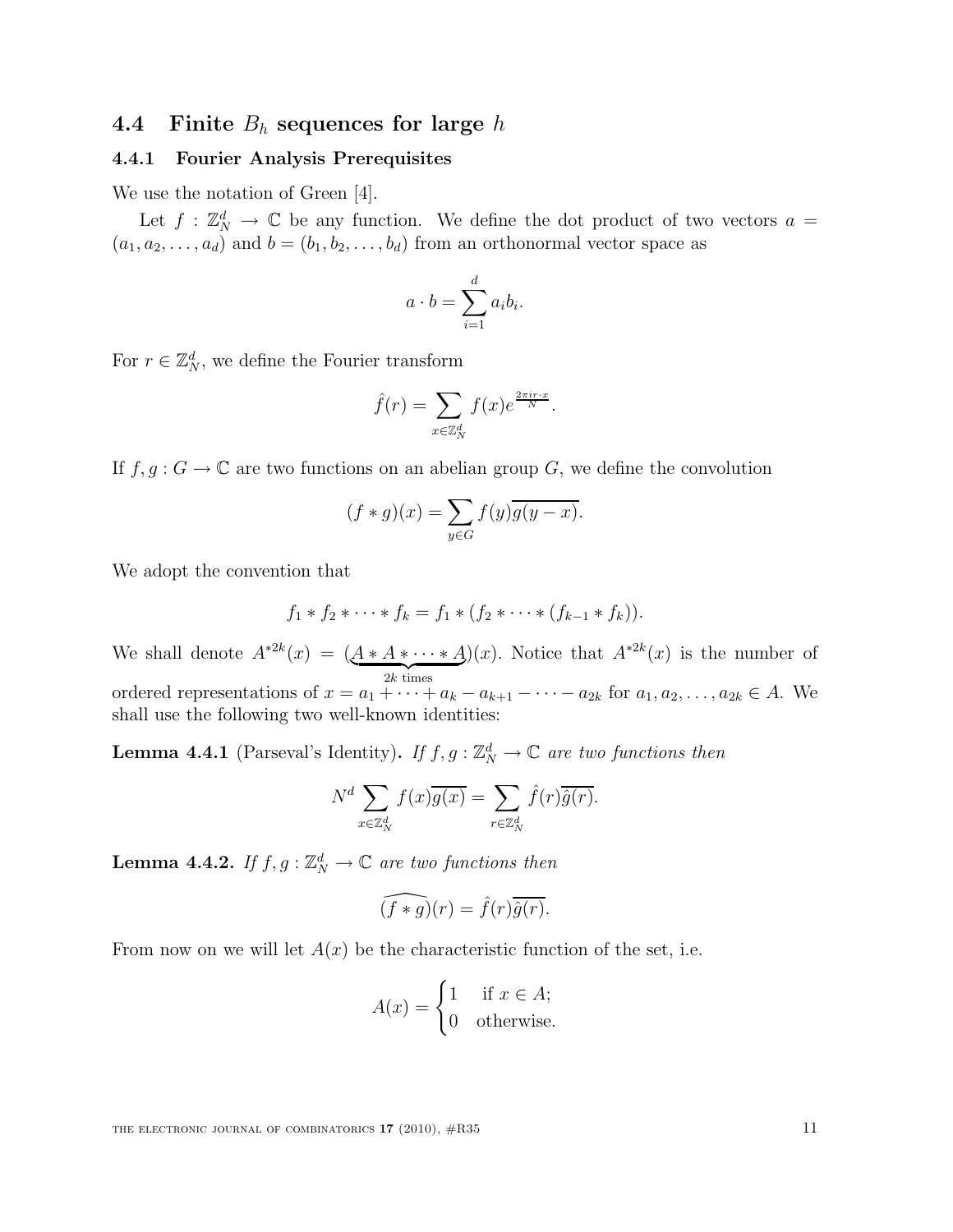#### 4.4.2  $B_h$  sequences for large h

In this section we show the multidimensional analogue of Theorem 1.7.

**Theorem 4.3.** For k sufficiently large and  $A \subseteq [1, N]^d$ 

(i) If A is a  $B_{2k}$  sequence

$$
|A| \leqslant (\pi d)^{\frac{d}{4k}} (1+\epsilon(k)) k^{\frac{d}{4k}} (k!)^{\frac{1}{k}} N^{\frac{d}{2k}} + \mathcal{O}(N^{\frac{d^2}{2k(d+1)}}).
$$

(ii) If A is a  $B_{2k-1}$  sequence

$$
|A| \leqslant (\pi d)^{\frac{d}{2(2k-1)}} (1+\epsilon(k)) k^{\frac{d-2}{2(2k-1)}}(k!)^{\frac{2}{2k-1}} N^{\frac{d}{2k-1}} + \mathcal{O}\big(N^{\frac{d^2}{(2k-1)(d+1)}}\big).
$$

Proof.

(i) We regard A as a subset of  $\mathbb{Z}_{kN+v}^d$  where  $v \ll N$  so that  $A^{*2k}(x)$  remains the same for  $x \in [-v, v]^d$  as it was when we regarded A as a subset of  $\mathbb{Z}^d$ . Let  $I = [0, u - 1]^d$  where  $u \ll v$ . Notice that, for all  $x \in [-v, v]^d$ ,  $A^{*2k}(x) \leq (k!)^2 d_{kA}(x)$  and  $I * I(x) = d_I(x)$ . Hence, arguing as in the proof of Lemma 4.2.1, we obtain

$$
\sum_{x \in \mathbb{Z}_{kN+v}^d} A^{*2k}(x)(I * I)(x) = \sum_{x \in [-u+1, u-1]^d} A^{*2k}(x)(I * I)(x)
$$
  
\$\leqslant (k!)^2 u^{2d} + \mathcal{O}(|A|^{2k-1} u^d) .\$ (5)

Parseval's identity (Lemma 4.4.1) and Lemma 4.4.2 give

$$
\sum_{x \in \mathbb{Z}_{kN+v}^d} A^{*2k}(x)(I * I)(x) = \frac{1}{(kN + v)^d} \sum_{r \in \mathbb{Z}_{kN+v}^d} \widehat{A^{*2k}}(x) \widehat{I * I}(x)
$$
\n
$$
= \frac{1}{(kN + v)^d} \sum_{r \in \mathbb{Z}_{kN+v}^d} |\hat{A}(r)|^{2k} |\hat{I}(r)|^2
$$
\n
$$
\geq \frac{1}{(kN + v)^d} \sum_{|r_1| + \dots + |r_d| \leq k/2} |\hat{A}(r)|^{2k} |\hat{I}(r)|^2. \tag{6}
$$

Claim 1.  $|\hat{I}(r)| \geq u^d - \frac{2\pi |r_1 + r_2 + \dots + r_d|u^{d+1}}{kN}$ .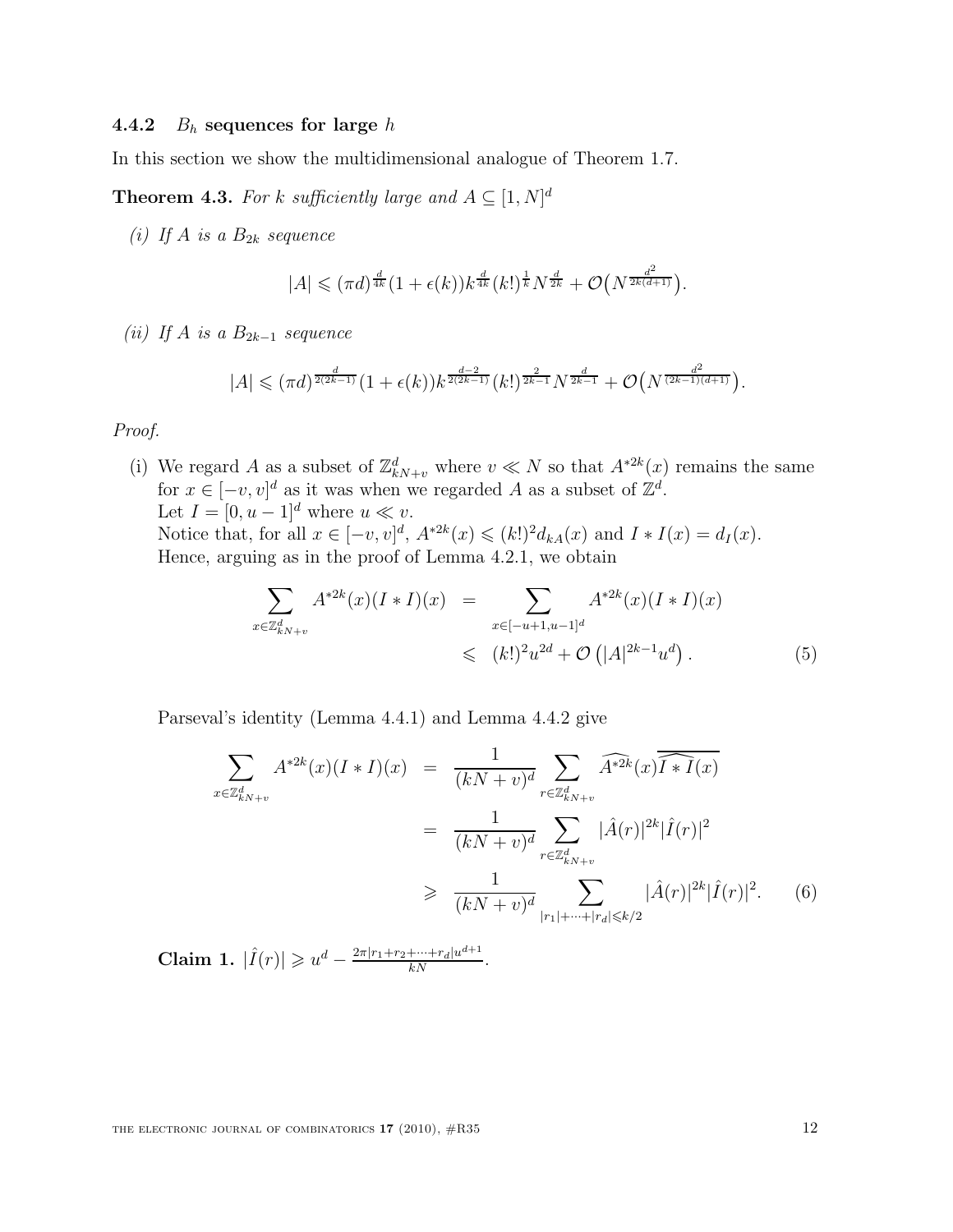$$
|u^{d} - \hat{I}(r)| \leqslant \sum_{x \in [0, u-1]^{d}} \left| 1 - e^{\frac{2\pi i r \cdot x}{kN+v}} \right|
$$
  
\n
$$
= \sum_{x \in [0, u-1]^{d}} \left| 1 - \cos \left( \frac{2\pi r \cdot x}{kN+v} \right) - i \sin \left( \frac{2\pi r \cdot x}{kN+v} \right) \right|
$$
  
\n
$$
\leqslant u^{d} \left( \frac{2\pi (|r_{1}| + |r_{2}| + \dots + |r_{d}|)(u-1)}{kN+v} \right)
$$
  
\n
$$
\leqslant \frac{2\pi (|r_{1}| + |r_{2}| + \dots + |r_{d}|)u^{d+1}}{kN},
$$

proving Claim 1.

Claim 2. 
$$
\sum_{|r_1|+\cdots+|r_d|\leq k/2} |\hat{A}(r)|^{2k} \geq |A|^{2k} \left(\frac{k}{\pi d}\right)^{\frac{d}{2}} (1-\epsilon(k)).
$$

Note that the set

$$
\{x_1r_1 + \dots + x_dr_d : |r_1| + \dots + |r_d| \le k/2, x \in [1, N]^d\}
$$

is contained in an interval of length  $\frac{k}{2}N$ . Therefore for such r, vectors in the complex plane corresponding to elements of A in Fourier transform will not cancel each other. Furthermore, we can expect elements of A to be more-or-less distributed in the whole of  $[1, N]^d$ , thus rotating by  $N/2$  in each dimension should almost align the sum of the these vectors with the real axis.

$$
|\hat{A}(r)|^{2k} = \left| \sum_{x \in \mathbb{Z}_{kN+v}^d} A(x)e^{2\pi i \frac{x_1r_1 + \dots + x_d r_d}{kN+v}} \right|^{2k}
$$
  

$$
= \left| \sum_{x \in \mathbb{Z}_{kN+v}^d} A(x)e^{2\pi i \frac{(x_1 - N/2)r_1 + \dots + (x_d - N/2)r_d}{kN+v}} \right|^{2k}
$$
  

$$
\geq \left| \sum_{x \in \mathbb{Z}_{kN+v}^d} A(x)\cos\left(\frac{\pi (r_1 + \dots + r_d)}{k}\right) \right|^{2k}.
$$

Since  $|r_1| + \cdots + |r_d| \le k/2$ , this is greater or equal than

$$
|A|^{2k} \left| 1 - \frac{\pi^2 (r_1 + \dots + r_d)^2}{2k^2} \right|^{2k}
$$

.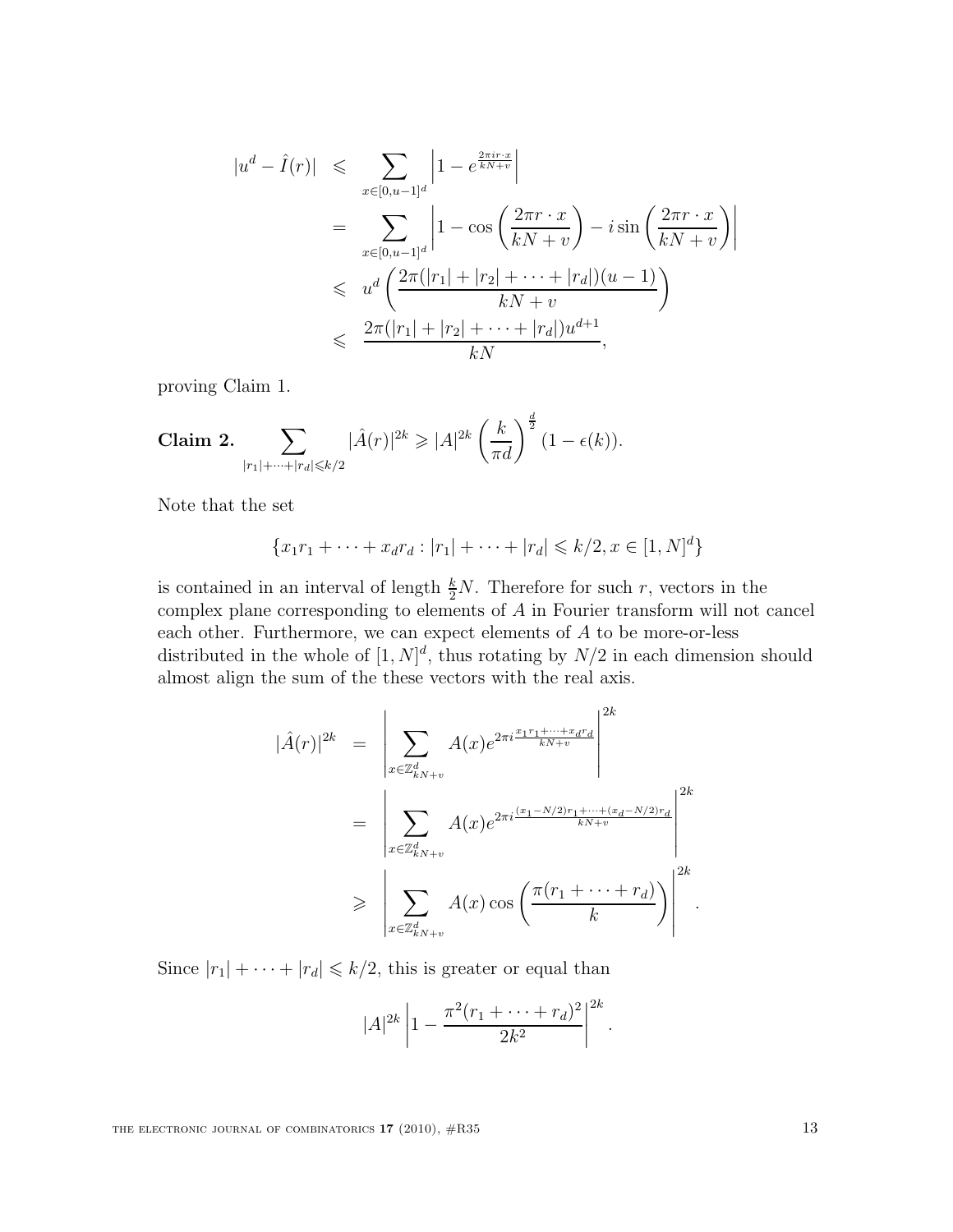Now we can give a bound for the sum:

$$
\sum_{|r_1|+\dots+|r_d|\leq k/2} |\hat{A}(r)|^{2k} \geq |A|^{2k} \sum_{|r_1|+\dots+|r_d|\leq k/2} \left|1-\frac{\pi^2(r_1+\dots+r_d)^2}{2k^2}\right|^{2k}
$$

$$
\geq |A|^{2k} \sum_{|r_1|+\dots+|r_d|\leq k^{5/8}} \left|1-\frac{\pi^2(r_1+\dots+r_d)^2}{2k^2}\right|^{2k}.
$$

Since  $k$  is large, this is greater or equal than

$$
|A|^{2k} \sum_{|r_1|+\cdots+|r_d| \le k^{5/8}} \left| 1 - \frac{\pi^4 (r_1 + \cdots + r_d)^4}{4k^4} \right|^{2k} e^{\frac{-\pi^2 (r_1 + \cdots + r_d)^2}{k}}.
$$

In the last step we used inequality  $1-s \geqslant e^{-s}(1-s^2)$ , which is true for  $s \leqslant 1$ . Note that, under restrictions  $|r_1| + \cdots + |r_d| \leq k^{5/8}$ , we have

$$
\left| 1 - \frac{\pi^4 (r_1 + \dots + r_d)^4}{4k^4} \right|^{2k} \to 1
$$

as  $k \to \infty$ . The remaining sum can be rearranged using the Cauchy-Schwarz inequality:

$$
\sum_{|r_1|+\dots+|r_d|\leqslant k^{5/8}} e^{\frac{-\pi^2(r_1+\dots+r_d)^2}{k}} \geqslant \sum_{|r_i|\leqslant \frac{k^{5/8}}{d}} e^{\frac{-d\pi^2(r_1^2+\dots+r_d^2)}{k}}
$$

$$
= \prod_{i=1}^d \sum_{|r_i|\leqslant \frac{k^{5/8}}{d}} e^{\frac{-\pi^2 dr_i^2}{k}}.
$$

Now the claim follows from the fact

$$
\sum_{|r_i| \leqslant \frac{k^{5/8}}{d}} e^{\frac{-\pi^2 dr_i^2}{k}} \to \int_{-\infty}^{\infty} e^{\frac{-\pi^2 dt^2}{k}} dt = \left(\frac{k}{\pi d}\right)^{1/2}.
$$

Combining equations (5) and (6) with Claims 1 and 2, we obtain

$$
(k!)^2 u^{2d} + \mathcal{O}\left(|A|^{2k-1} u^d\right) \ge \frac{u^{2d}}{(kN+v)^d} \left(1 - \frac{\pi u d}{N}\right)^2 \sum_{|r_1|+|r_2|+\dots+|r_d| \le \frac{k}{2}} |\hat{A}(r)|^{2k}
$$

$$
\ge \frac{u^{2d}}{(kN+v)^d} \left(1 - \frac{\pi u d}{N}\right)^2 |A|^{2k} \left(\frac{k}{\pi d}\right)^{\frac{d}{2}} (1 - \epsilon(k)).
$$

So, using equation (1),

$$
|A|^{2k} \leq \frac{(k!)^2(kN+v)^d + \mathcal{O}(N^{d(2-\frac{1}{2k})}u^{-d})}{\frac{u^d}{(kN+v)^d} \left(1 - \frac{\pi ud}{N}\right) \left(\frac{k}{\pi d}\right)^{\frac{d}{2}} \left(1 - \epsilon(k)\right)}.
$$